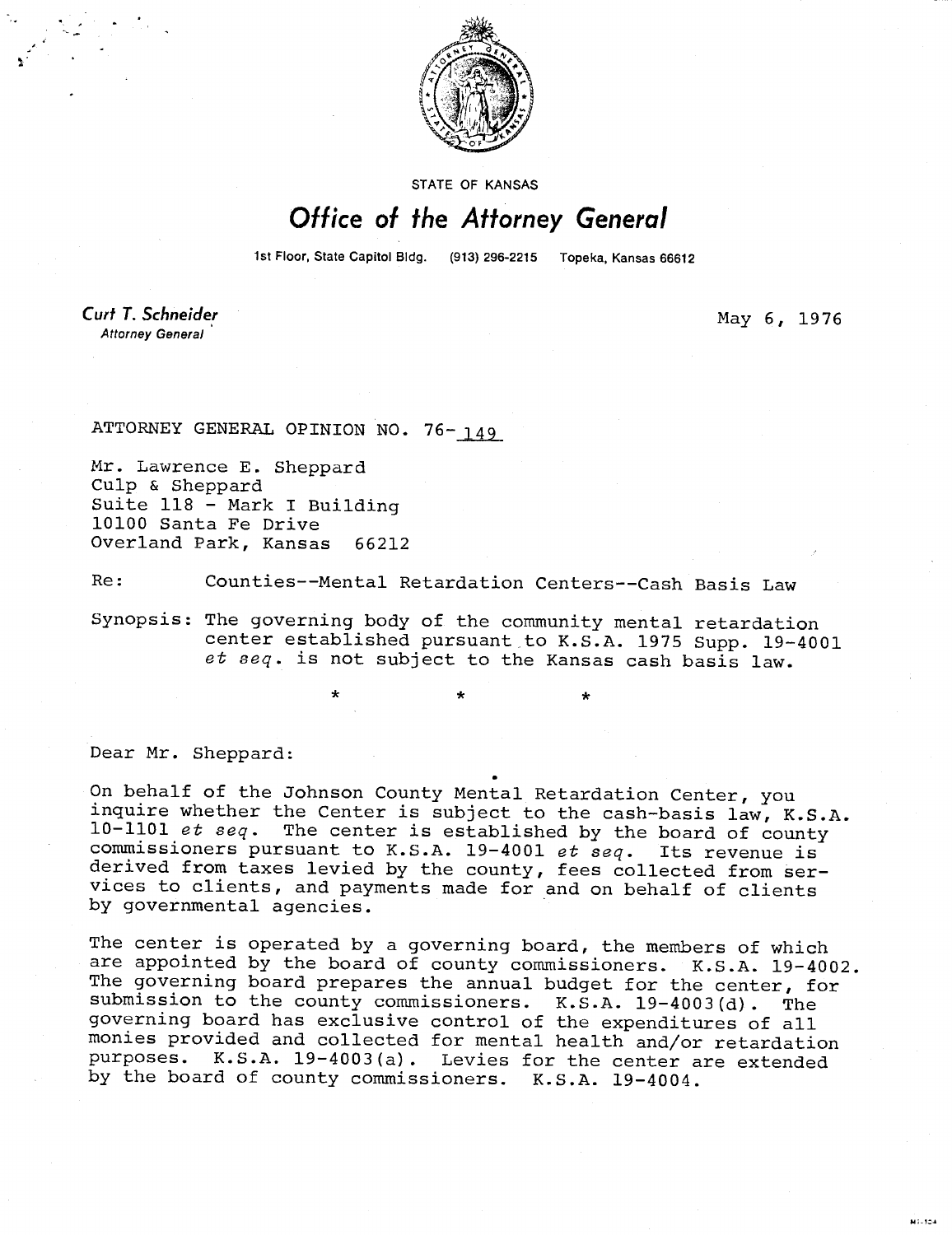Mr. Lawrence E. Sheppard Page Two May 6, 1976

K.S.A. 10-1113 provides in pertinent part thus:

"[I]t shall be unlawful . . . for any member of any governing body of any municipality to knowingly vote for or in any manner aid or promote the passage or adoption of any order . . . creating an indebtedness in excess of the amount of funds actually on hand at the time for such purpose . . . . "

The terms "municipality" and "governing body" are defined by K.S.A. 10-1101 thus:

> "(a) 'Municipality' shall be construed and held to mean county, township, city, municipal university, school district, community junior college, drainage district, and any other similar political subdivision or taxing district of the state.

(b) The words 'governing body' shall be construed and held to mean board of county commissioners of any county, township board . . . mayor and councilmen or board of commissioners of any city, board of education of any school district . . . and any other governing body or board of a municipality having authority under the laws of this state to create indebtedness against the municipality."

In Opinion No. 63-50, dated July 3, 1973, and issued to John K. Corkhill, Attorney General William Ferguson concluded that a community mental health center and its governing board did not constitute a quasi-municipal corporation or instrumentality separate and independent from the county, but was merely an adminstrative arm or agency of the county, for purposes of coverage under the Kansas Public Employees Retirement Act.

I agree fully with that conclusion. The center is established by the board of county commissioners, not as a quasi-municipal or corporate entity whatever, but as an agency for the furnishing of mental retardation services by the county. The governing body of the center is vested only with administrative authority and responsibility for the center, and acts in that capacity solely as an instrumentality of the county.